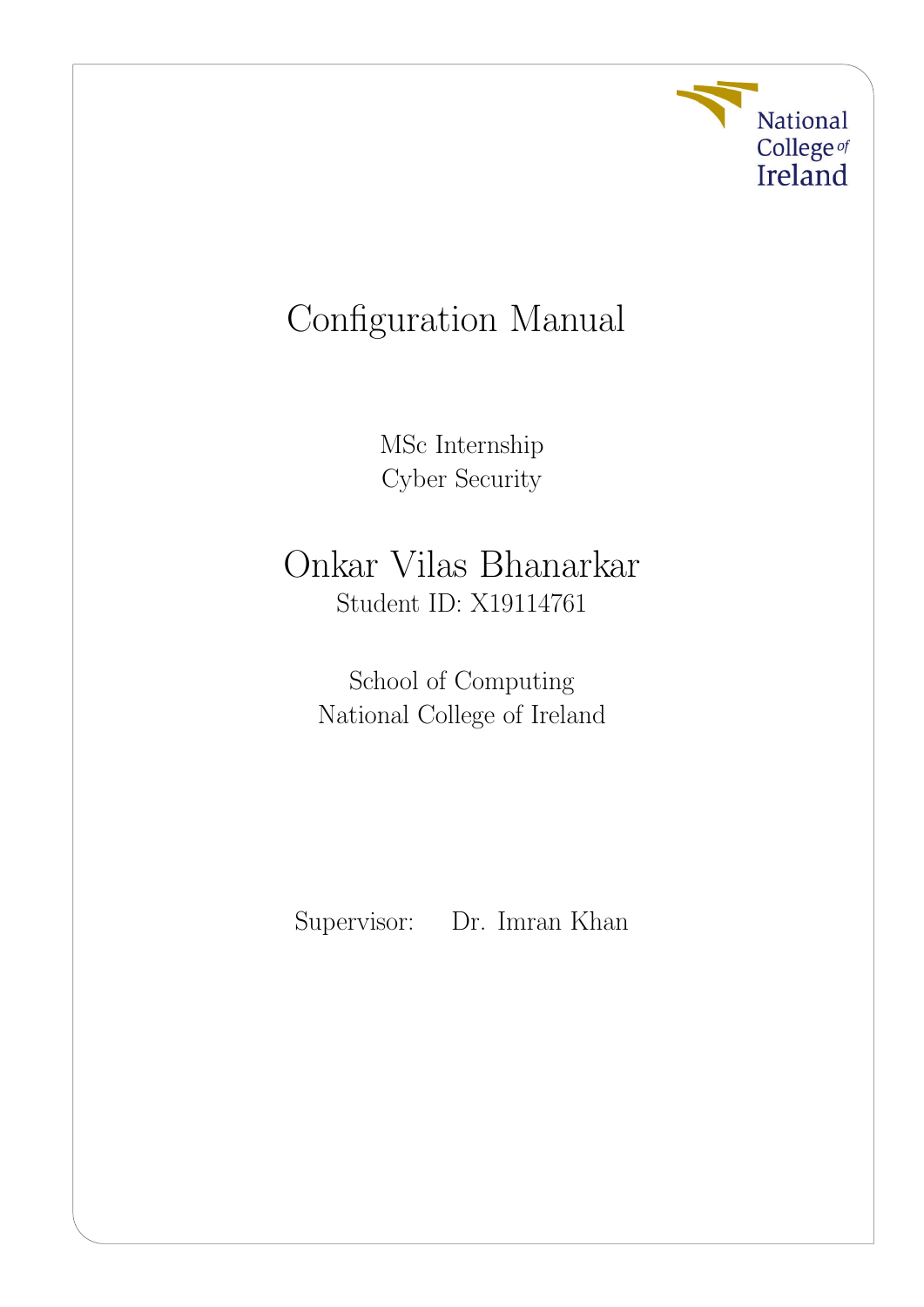#### National College of Ireland Project Submission Sheet School of Computing



| <b>Student Name:</b>        | Onkar Vilas Bhanarkar |
|-----------------------------|-----------------------|
| Student ID:                 | X19114761             |
| Programme:                  | Cyber Security        |
| Year:                       | 2020                  |
| Module:                     | MSc Internship        |
| Supervisor:                 | Dr. Imran Khan        |
| <b>Submission Due Date:</b> | 17/08/2020            |
| Project Title:              | Configuration Manual  |
| Word Count:                 | 489                   |
| Page Count:                 | 10                    |

I hereby certify that the information contained in this (my submission) is information pertaining to research I conducted for this project. All information other than my own contribution will be fully referenced and listed in the relevant bibliography section at the rear of the project.

ALL internet material must be referenced in the bibliography section. Students are required to use the Referencing Standard specified in the report template. To use other author's written or electronic work is illegal (plagiarism) and may result in disciplinary action.

I agree to an electronic copy of my thesis being made publicly available on NORMA the National College of Ireland's Institutional Repository for consultation.

| Signature: |                  |
|------------|------------------|
| Date:      | 16th August 2020 |

#### PLEASE READ THE FOLLOWING INSTRUCTIONS AND CHECKLIST:

| Attach a completed copy of this sheet to each project (including multiple copies).        |  |  |  |  |
|-------------------------------------------------------------------------------------------|--|--|--|--|
| Attach a Moodle submission receipt of the online project submission, to $\Box$            |  |  |  |  |
| each project (including multiple copies).                                                 |  |  |  |  |
| You must ensure that you retain a HARD COPY of the project, both for $\Box$               |  |  |  |  |
| your own reference and in case a project is lost or mislaid. It is not sufficient to keep |  |  |  |  |
| a copy on computer.                                                                       |  |  |  |  |

Assignments that are submitted to the Programme Coordinator office must be placed into the assignment box located outside the office.

| Office Use Only                  |  |  |  |  |  |
|----------------------------------|--|--|--|--|--|
| Signature:                       |  |  |  |  |  |
|                                  |  |  |  |  |  |
| Date:                            |  |  |  |  |  |
| Penalty Applied (if applicable): |  |  |  |  |  |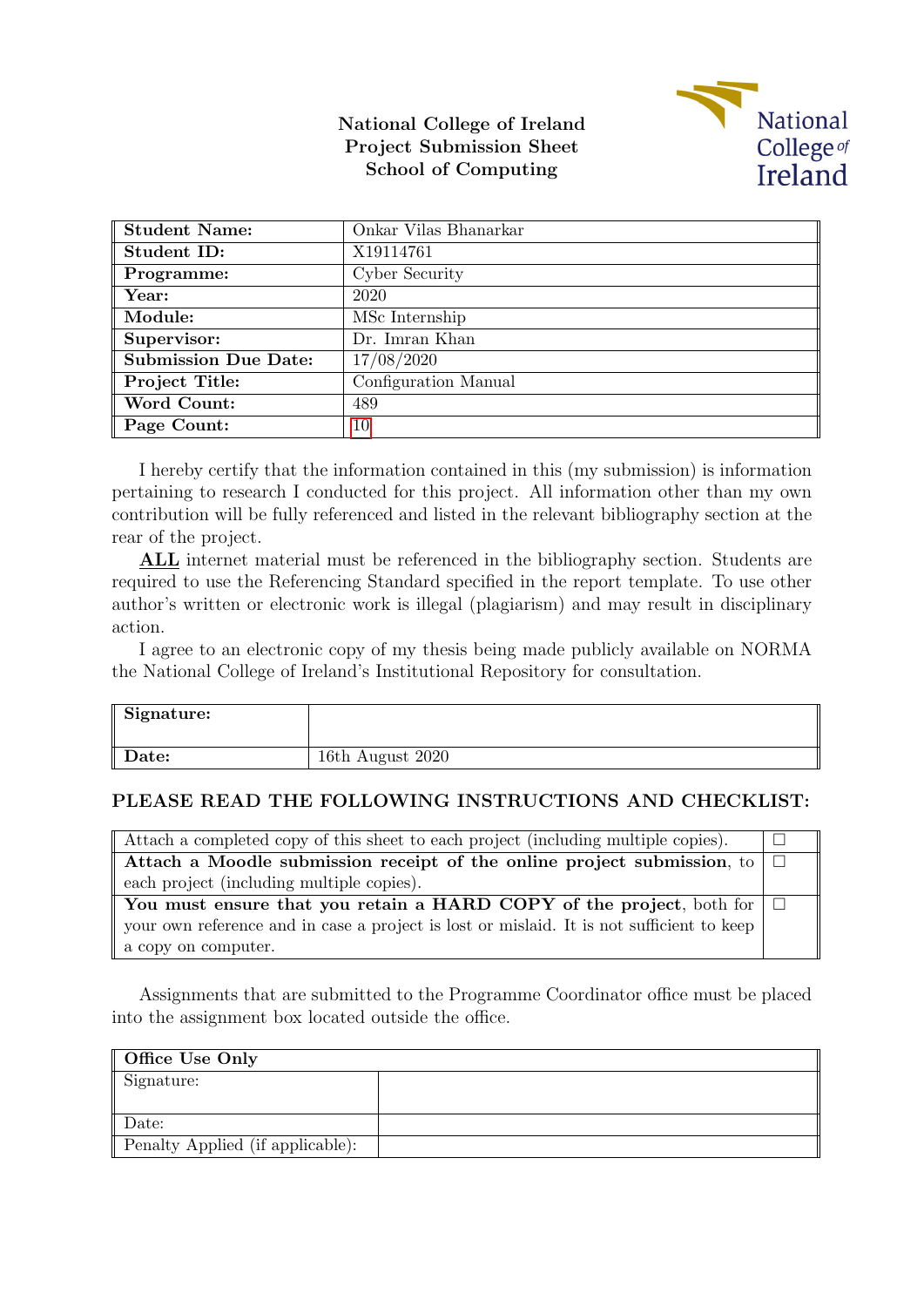## Configuration Manual

Onkar Vilas Bhanarkar X19114761

### 1 Introduction

The configuration manual provides the implementation phases and walkthrough of the research "The mechanism to detect spam emails in Marathi language using NLP". We have used natural language processing libraries for the Marathi language such as INLTK and CLTK. also, machine learning algorithms like Naïve Bayes, Logistic regression, K-nearest neighbors, Decision tree classifier, Random Forest, Support vector machine, and Stochastic Gradient Descent. In the next sections, basic requirement and code walkthrough described briefly.

## 2 System Specification

The following software and Hardware requirement are needed to configure and implement this project.

#### 2.1 Hardware Configuration

- Operating System: Windows 10 Pro
- Processor: Intel i5 8th Generation
- RAM: 8GB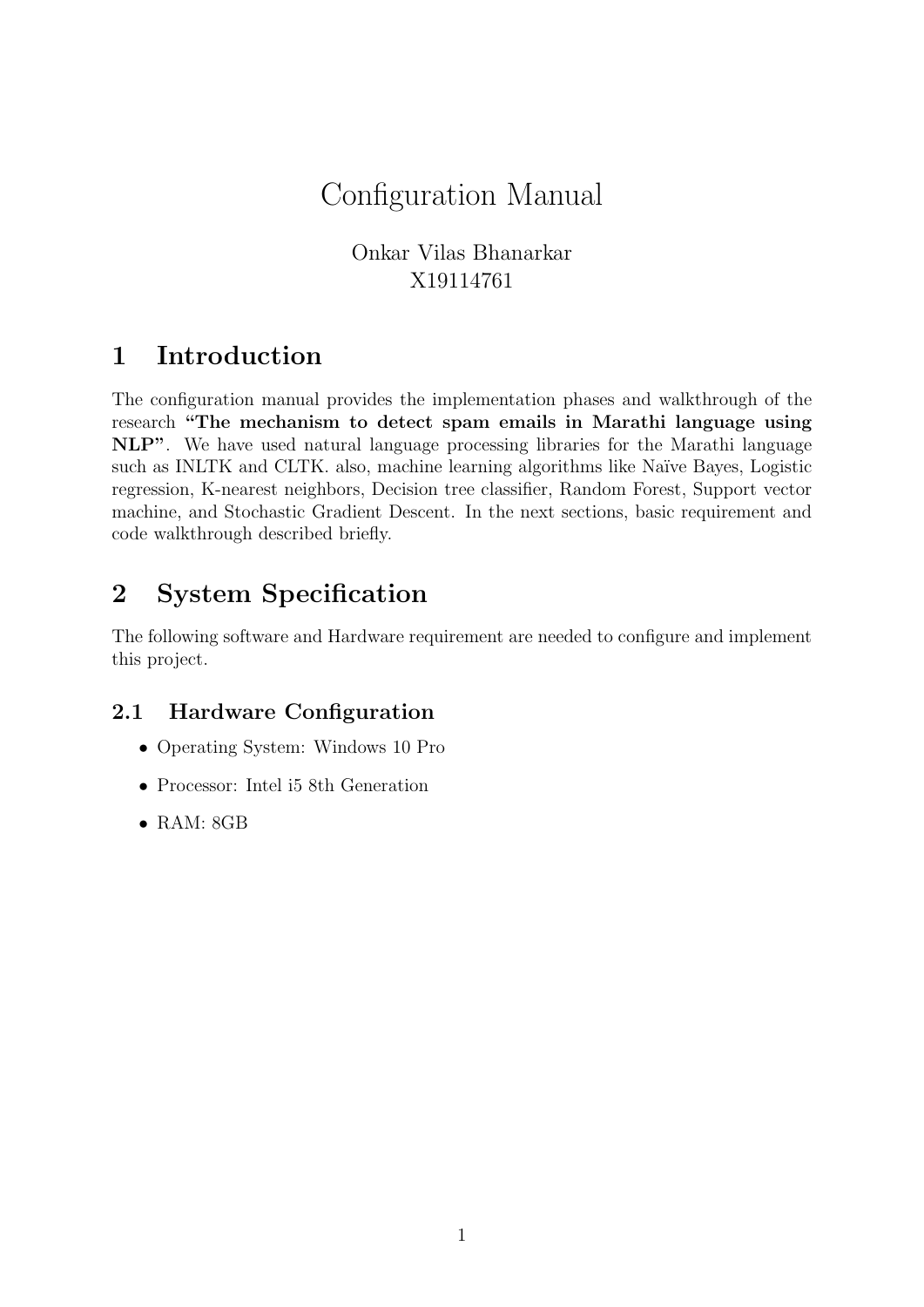Windows edition

Windows 10 Pro

© 2019 Microsoft Corporation. All rights reserved.

| <b>System</b> |                         |                                                   |
|---------------|-------------------------|---------------------------------------------------|
|               |                         |                                                   |
|               | Processor:              | Intel(R) Core(TM) i5-8300H CPU @ 2.30GHz 2.30 GHz |
|               | Installed memory (RAM): | 8.00 GB (7.81 GB usable)                          |
|               | System type:            | 64-bit Operating System, x64-based processor      |
|               | Pen and Touch:          | Touch Support with 2 Touch Points                 |
|               |                         |                                                   |

Figure 1: Hardware Specification

#### 2.2 Software Configuration

Google Colab: we have used the Google-Colab platform, which provides pre-installed basic libraries which require in machine learning programs. It Is allowed to edit and run programs through the browser.

| $\leftarrow$                | G<br>⇧                                                                     | $\circ$ |    |                     | 4 25 https://colab.research.google.com/notebooks/intro.ipynb#recent=true | 110%                | … ⊙ ☆               | $\overline{\mathcal{F}}$ | $\blacksquare$ | $\circledcirc$ | $\mathbf{e}^{\mathbf{G}}$ x $\mathbf{e}^{\mathbf{H}}$ |           |
|-----------------------------|----------------------------------------------------------------------------|---------|----|---------------------|--------------------------------------------------------------------------|---------------------|---------------------|--------------------------|----------------|----------------|-------------------------------------------------------|-----------|
| $\overline{\mathsf{CO}}$    | <b>Welcome To Colaboratory</b><br>File Edit View Insert Runtime Tools Help |         |    |                     |                                                                          |                     |                     |                          |                |                |                                                       |           |
| 曲                           | <b>Table of contents</b>                                                   |         |    | <b>Examples</b>     | Recent                                                                   | <b>Google Drive</b> |                     | GitHub                   |                | Upload         |                                                       | Cor       |
| $\leftrightarrow$<br>$\Box$ | <b>Getting started</b><br>Data science                                     |         |    | Filter notebooks    |                                                                          | Ξ                   |                     |                          |                |                |                                                       |           |
|                             | <b>Machine learning</b><br><b>More Resources</b>                           |         |    | Title               |                                                                          |                     | <b>First opened</b> | Last opened              |                | îΞ             |                                                       |           |
|                             | <b>Machine Learning Examples</b>                                           |         | co |                     | <b>Welcome To Colaboratory</b>                                           |                     | Feb 12, 2020        | 0 minutes ago            |                | Ø              |                                                       |           |
|                             | <b>B</b> Section                                                           |         |    | final.ipynb         |                                                                          |                     | Jun 21, 2020        | 21 minutes ago           | <b>D</b>       | Ø              |                                                       | duction   |
|                             |                                                                            |         | co |                     | <b>Snippets: Importing libraries</b>                                     |                     | Jun 19, 2020        | 11 days ago              |                | 乙              |                                                       |           |
|                             |                                                                            |         |    | final_v1.ipynb      |                                                                          |                     | Jul 22, 2020        | 12 days ago              | <b>D</b>       | Ø              |                                                       | ook that  |
|                             |                                                                            |         |    | Copy of final.ipynb |                                                                          |                     | Jun 24, 2020        | Jun 24, 2020             | 図              | Ø              | $_{\check{}}$                                         | prints th |
|                             |                                                                            |         |    |                     |                                                                          |                     |                     | <b>NEW NOTEBOOK</b>      |                | <b>CANCEL</b>  |                                                       |           |

Figure 2: Google colab Notebook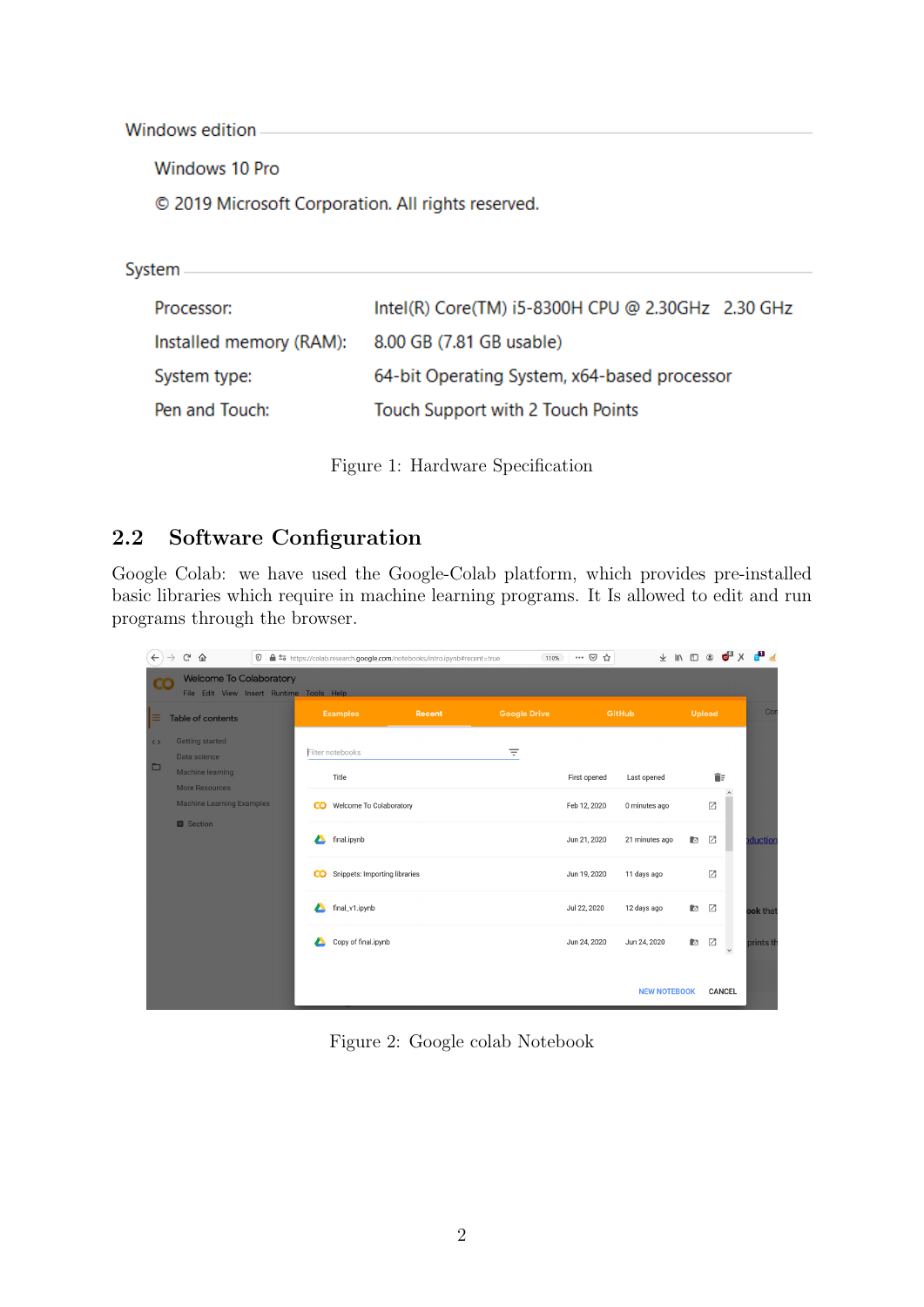### 3 Data Processing

#### 3.1 Data Uploading and Preview

Our data in the form of .csv. The preview of data shown in figure.

```
[ ] import pandas as pd
    import numpy as np
    df = pd.read_table('emails', header=None, encoding='utf-8')
```
Figure 3: Data Uploading

```
print(df.info())print(df.head())
<class 'pandas.core.frame.DataFrame'>
RangeIndex: 5569 entries, 0 to 5568
Data columns (total 2 columns):
 # Column Non-Null Count Dtype
- -0 0 5569 non-null object<br>1 1 5569 non-null object
 \mathbf{1}=\mathbf{1}^\top5569 non-null object
dtypes: object(2)
memory usage: 87.1+ KB
None
         \Omega\mathbf{1}ham जुराँग बिंदू, वेड़ा पर्यंत जा .. फक्त Bugis n म...
\overline{0}ठीक आहे Lar ... oni नाम wif गमत करत ...
\mathbf{1}ham
2 spam 2 wkly प्रगतिशील मध्ये मोफत नोंद नोंद प्रश्न प...
\frac{2}{3} ham \frac{1}{4} \frac{3}{4} and \frac{1}{100} in the first independent of \frac{1}{4} and \frac{1}{4} in the first \frac{1}{4}...<br>4 ham \frac{1}{4} Hend and and and and \frac{1}{4} and \frac{1}{4} and \frac{1}{4} and \frac{1}{4} and
```
Figure 4: Data Preview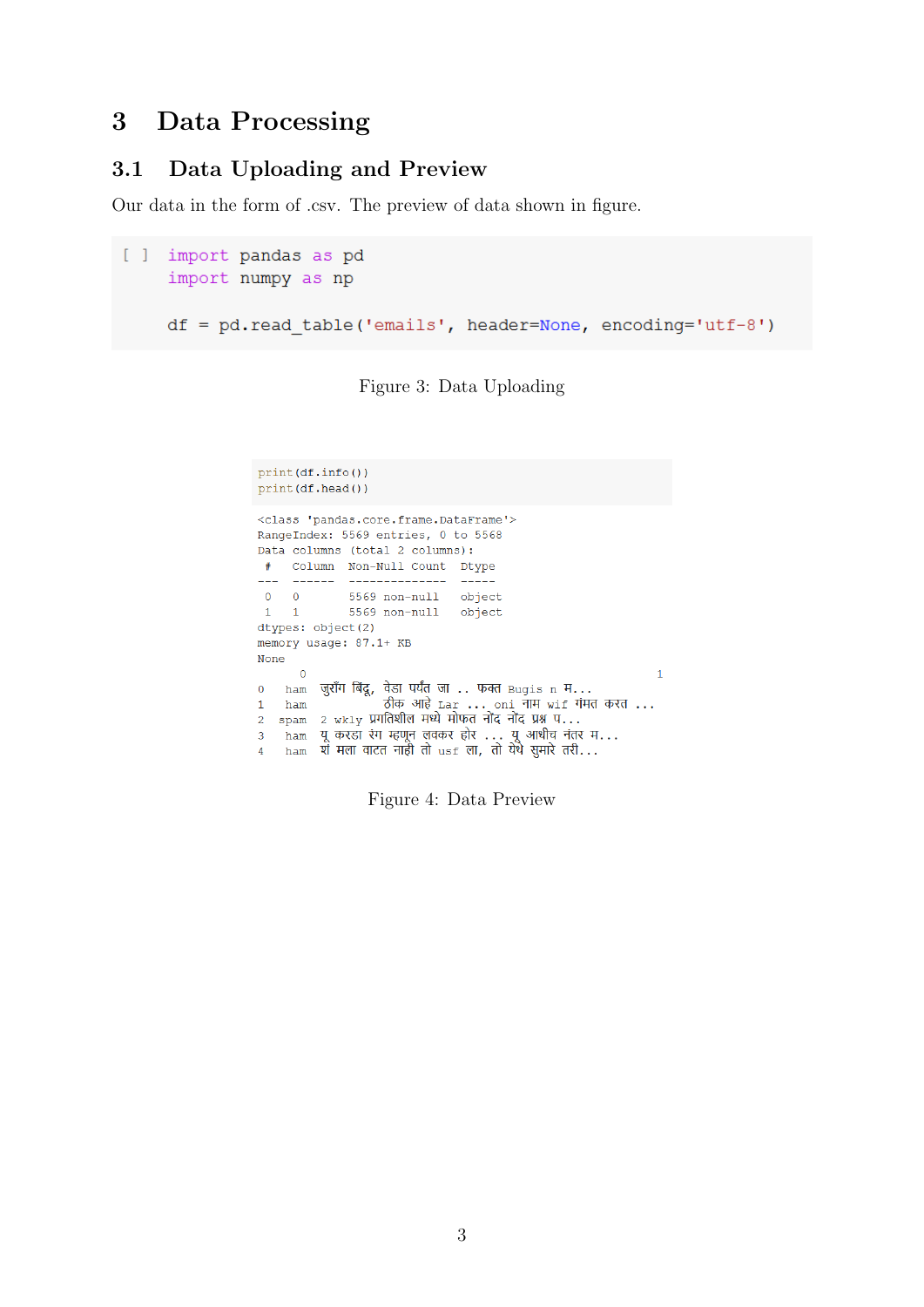#### 3.2 Data Pre-processing

• Label Encoding : we have converted the ham and spam into 0 and 1 respectively.

```
\mathsf{F} 1
    from sklearn.preprocessing import LabelEncoder
    encoder = LabelEncoder()Y = encoder.fit transform(classes)print(Y[:10])\Gamma [0010010011]
```
Figure 5: Label Encoding

• Removing Unwanted information : Regular expressions are used to remove the unwanted information like Email address, web address, Currency symbol, Phone Number, English Words, and symbols from the data.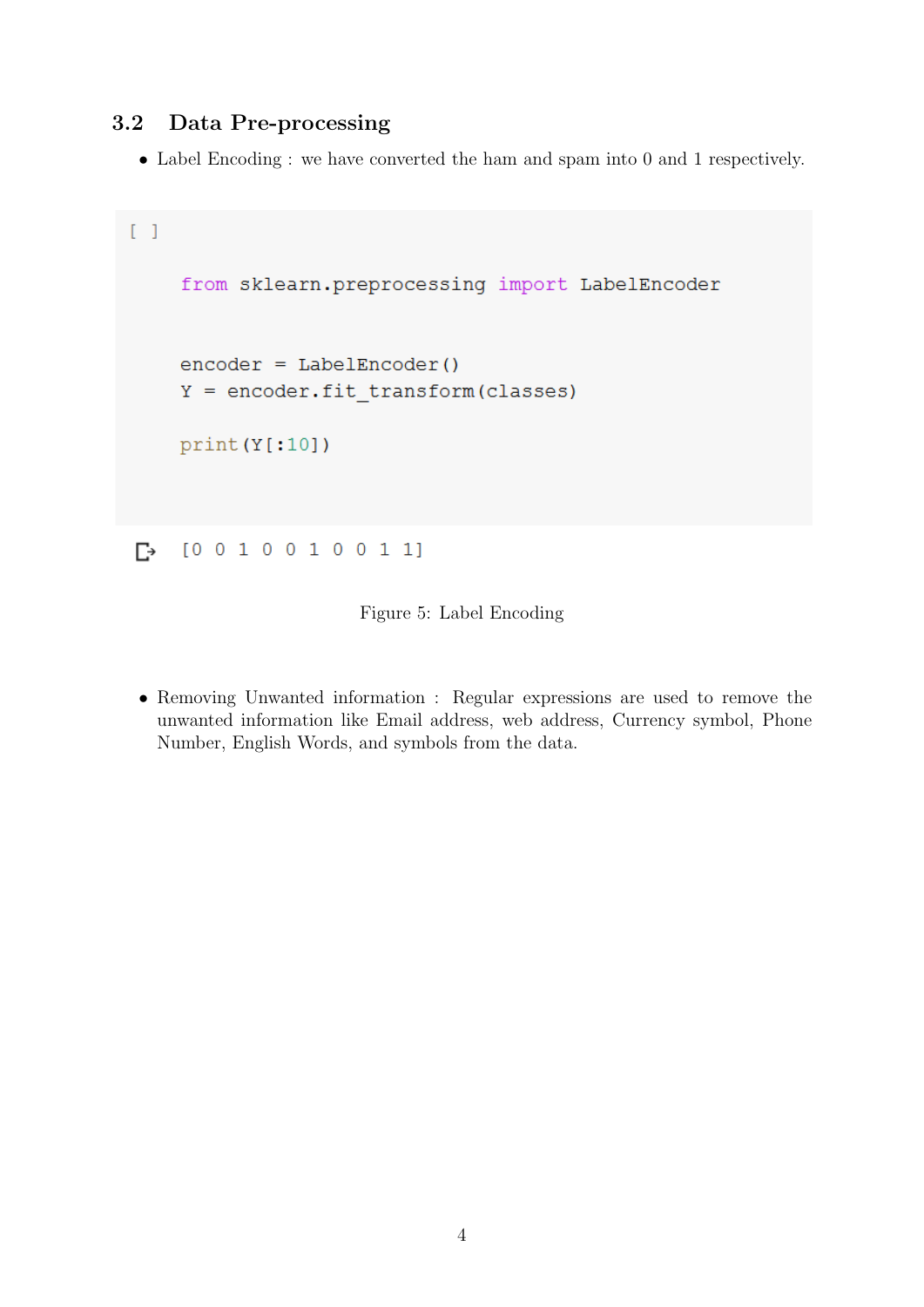```
#Email Address
processed = text messages.str.replace(r'.+\theta[^\.].*\.[a-z]{2,}$',
                                         \{1,1\}#Webaddresses
processed = processed.str.replace(r'^http\://[a-zA-Z0-9\-\.]+\.[a-zA-Z]{2,3}(/\s<sup>*</sup>)?$',
                                          \left\langle \mathbf{r},\mathbf{r}\right\rangle#Currency Symbols
processed = processed.str.replace(r'E|\S', ''])
#Phone Number (include paranthesis, spaces, no spaces, dashes)
processed = processed.str.replace(r'\(?[\d]{3}\)?[\s-]?[\d]{3}[\s-]?[\d]{4}$',
                                          \left(1,1\right)#Number
processed = processed.str.replace(r' \ddot{\cdot} (\ddot{\cdot} \ddot{\cdot}) ?', '')
#English Words
processed = processed.str.replace(r'[a-zA-Z]','')
#Symbols
processed = processed.str.replace(r'[!@#$%^&*() +,.;?]','')
print (processed)
         जुराँग बिंदु वेडा पर्यंत जा फक्त महान जागति...
\Omegaठीक आहे
                                                     नाम गंमत करत
\mathbf{1}प्रगतिशील मध्ये मोफत नोंद नोंद प्रश्न प्राप्...
\overline{2}यू करडा रंग म्हणून लवकर होर यू आधीच नंतर म्हण...
\overline{A}शें मला वाटत नाही तो ला तो येथे सुमारे तरी आयुष्य
\Delta
```
Figure 6: Removing Unwanted Information

• Stop Words: We have used the CLTK library for removing the stopwords [1].

```
from cltk.stop.marathi.stops import STOP LIST
#print (STOP LIST[1])
processed = processed.apply(lambda x: ' '.join(
    term for term in x.split() if term not in STOP LIST[:93]))
```
Figure 7: Stopwords Removal

#### 3.3 Tokenization and Feature Extraction

In this section we have used the INLTK Library[2] for tokenization.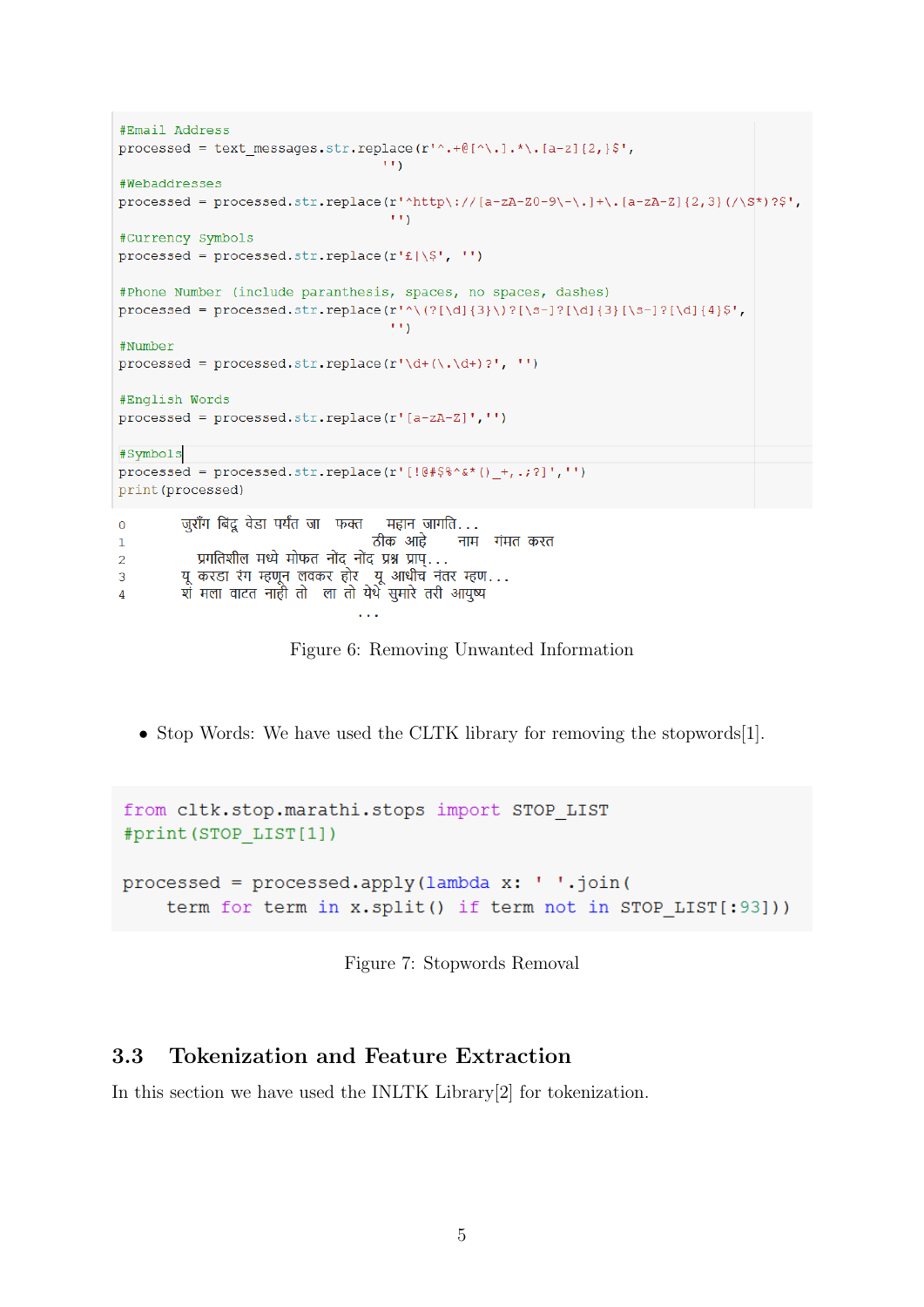```
[ ] from inltk.inltk import tokenize
    all words = []for message in processed:
        words=tokenize(message,'mr')
        for w in words:
             all words.append(w)
    all words = nltk. FreqDist(all words)
```
Figure 8: Tokenization

• Feature selection : In all, we found total 5686 common words. Among them, we have selected the top 1500 common words as a feature.

```
print ('Number of words: {}'.format (len(all_words)))
print ('Most common words: {}'.format(all_words.most_common(100)))
Number of words: 5686
```
мost common words: [('\_एक', 1458), ('\_नाही', 1241), ('\_', 1226), ('\_नला', 954), ('\_नाम', 666), ('\_करू', 609), ('\_कॉल', 591),

Figure 9: Common Words

The following code is used to extract the feature.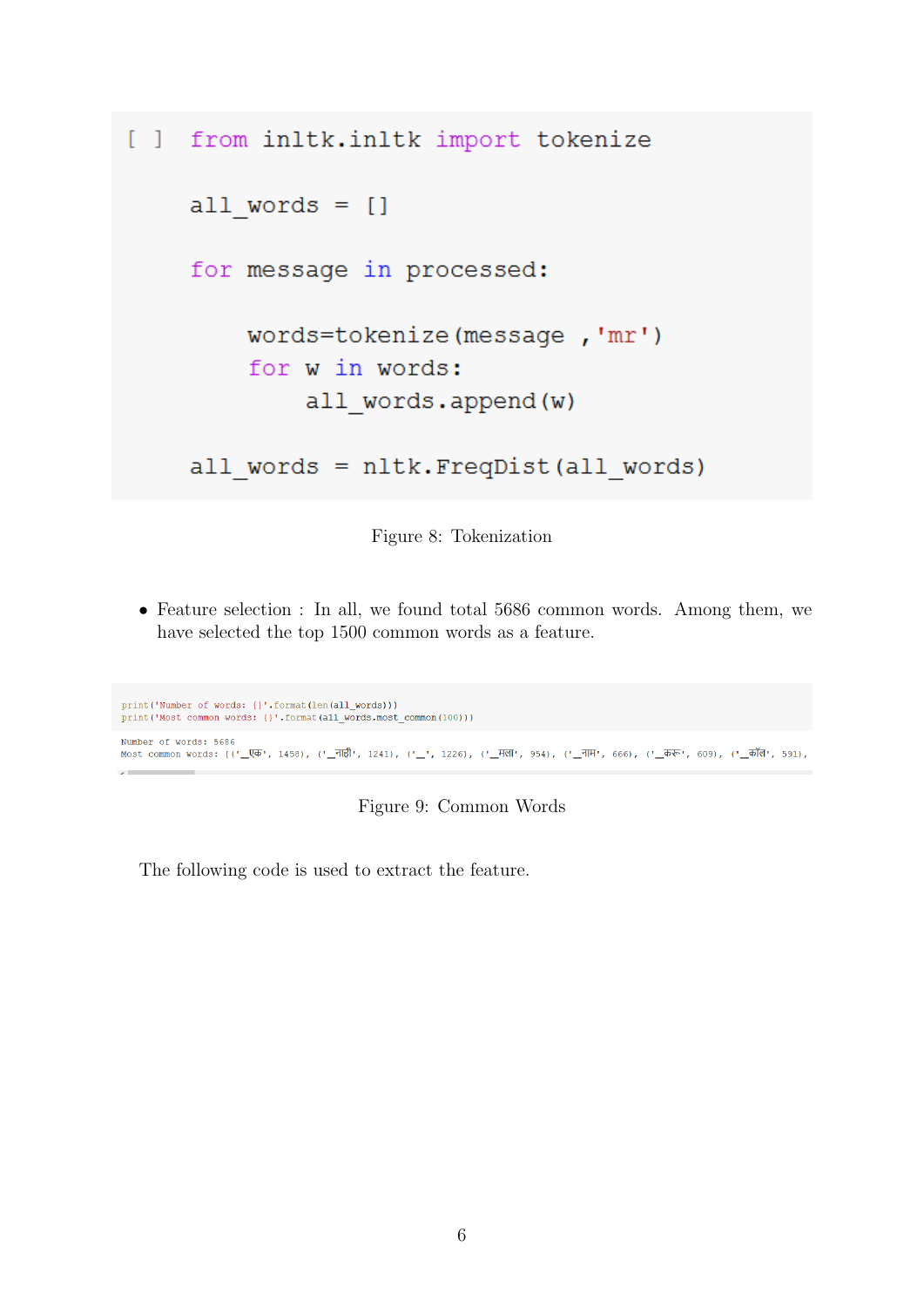```
[ ] word_features = list(all_words.keys())[:1500]
[ ] def find features (message) :
         words=tokenize(message,'mr')
         features = \{\}for word in word features:
              features[word] = (word in words)return features
     features = find features(processed[0])for key, value in features.items():
         if value == True:
             print (key)
\Gamma \frac{1}{3}ाँग
      <u>,बिंदू</u>
     –<br>वेडा
     —<br>पर्यंत
     ाज
     फक्त
     _महान
     जागतिक
```
Figure 10: Feature Extraction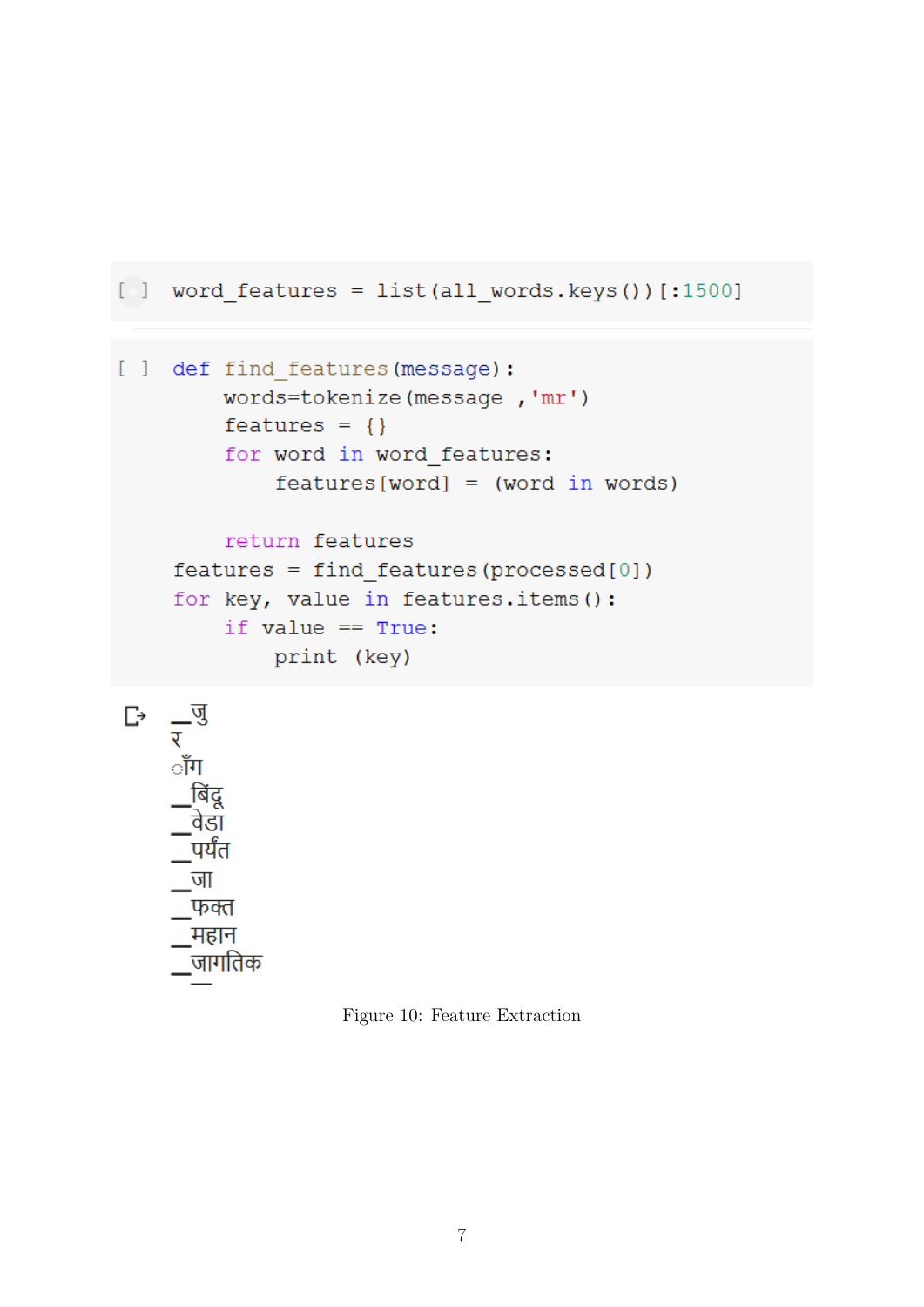## 4 Machine learning Algorithms

We have used multiple machine learning algorithms to evaluate the accuracy. before that we have divided our pre-processed data into 80:20, training and testing respectively.

```
[ ] from sklearn import model_selection
     training, testing = model_selection.train_test_split(featuresets, test_size = 0.25, random_state=seed)
\left[ -1 \right]print (len (training))
     print (len (testing))
 \Gamma 4176
```
1393

Figure 11: Training and Testing Dataset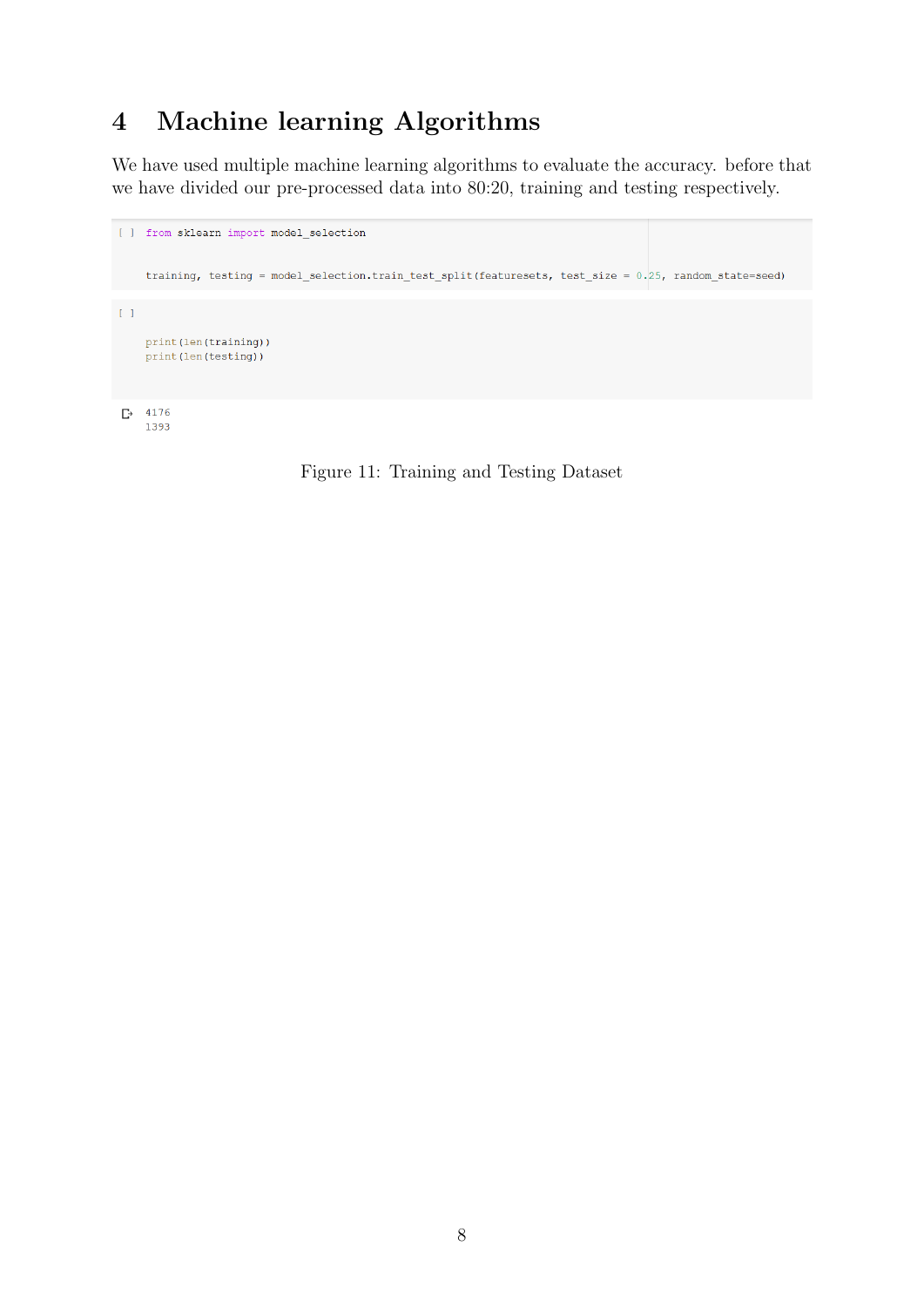For the machine learning algorithms we have used the following python libraries.

from sklearn.neighbors import KNeighborsClassifier from sklearn.tree import DecisionTreeClassifier from sklearn.ensemble import RandomForestClassifier from sklearn.linear model import LogisticRegression, SGDClassifier from sklearn.naive bayes import MultinomialNB from sklearn.svm import SVC from sklearn.metrics import accuracy score

Figure 12: Python Libraries

The below figure shows the implementation of machine learning algorithms respectively.

```
names = ["K Nearest Neighbors", "Decision Tree", "Random Forest", "Logistic Regression", "SGD Classifier",
         "Naive Bayes", "SVM Linear"]
classifiers = [
    KNeighborsClassifier(),
    DecisionTreeClassifier()
    RandomForestClassifier(),
    LogisticRegression(),
    SGDClassifier (max_iter = 100),
    MultinomialNB(),
    SVC(kernel = 'linear')\mathbf{1}models = zip(name, classifiers)txt features, labels = zip (*testing)
for name, model in models:
   nltk_model = SklearnClassifier(model)
   nltk_model.train(training)
   # txt features, labels = zip(*testing)
   accuracy = nltk.classify.accuracy(nltk_model, testing)*100
    print("{} Accuracy: {}".format(name, accuracy))
    \verb|prediction = nltk_model.classify_many(txt_features)|print (classification_report (labels, prediction))
    print(pd.DataFrame(
      confusion_matrix(labels, prediction),
     index = [['actual', 'actual'], ['ham', 'spam']],columns = [['predicted', 'predicted'], ['ham', 'spam']]) )
    print("")print("")
```
Figure 13: Model Training